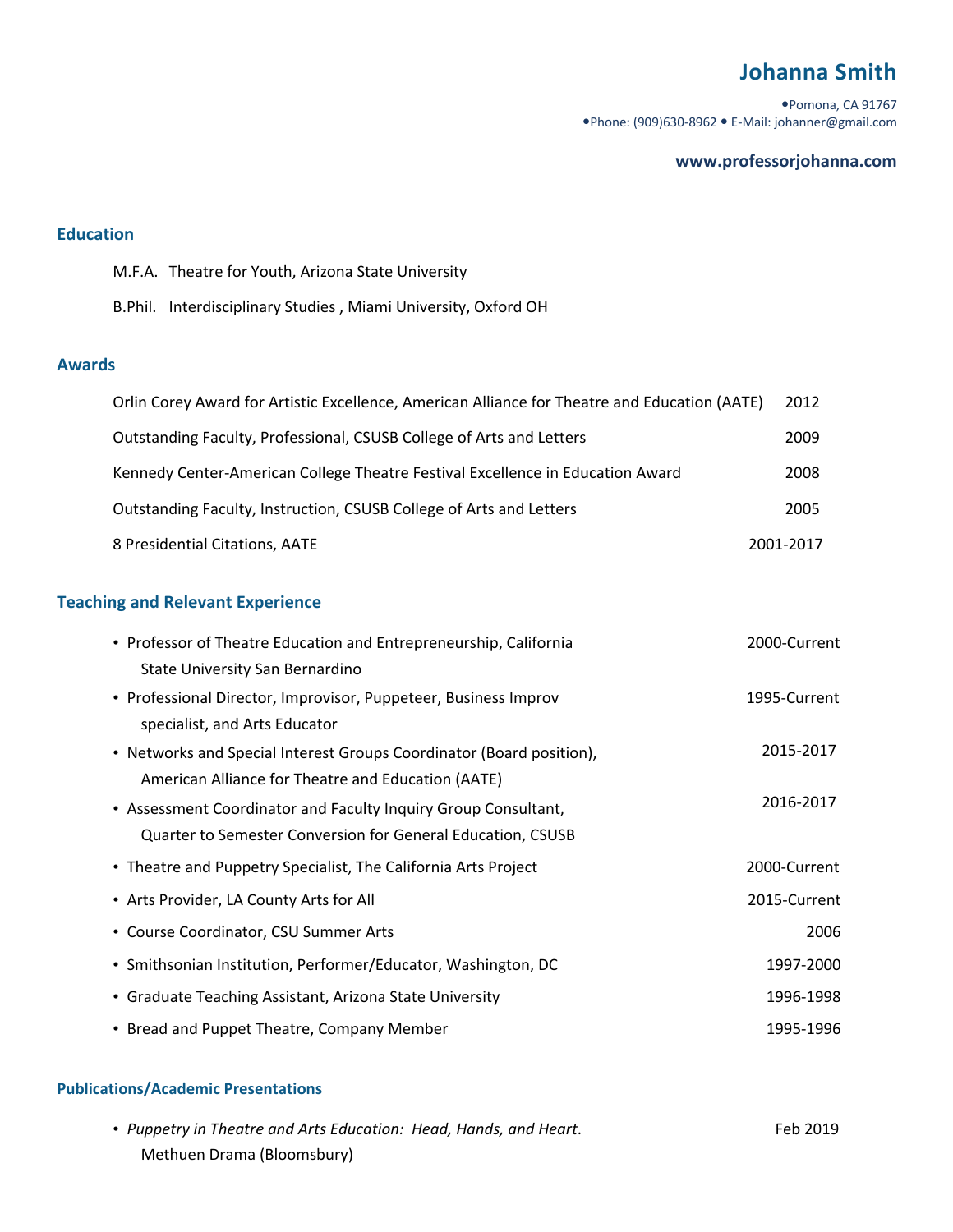| • "Making Meaning and Poking Fun with Performing Objects," Zoom<br>presentation, American Alliance for Theatre and Education (AATE)<br>Conference, Washington DC    | 2021    |
|---------------------------------------------------------------------------------------------------------------------------------------------------------------------|---------|
| • "Getting to the Core: The Power of Becoming Integral to<br>Entrepreneurship," Zoom presentation, Society for Arts<br>Entrepreneurship Education online conference | 2020    |
| • "The Voiceless Must Shout: Agitprop, Maskwork, and Gesture," with<br>Elena Velasco, Presentation, AATE Conference, NYC, NY                                        | 2019    |
| • "The Power of Masks," Presentaton, Courageous Creativity<br>Conference (for the California Arts Project), Disneyland                                              | 2019    |
| • "The Mask Movement: Heightening Social Action," with Elena<br>Velasco, Presentation, AATE Conference, Minneapolis, MN                                             | 2018    |
| • "Cultural Reboot: Descubre las maravillas en su vida" with Elena<br>Velasco, Presentation, AATE Conference, New Orleans, LA                                       | 2017    |
| • Article Clinic, interactive panel created to foster one-on-one<br>mentoring for new researchers, AATE conferences                                                 | 2016-18 |
| • "Creative Drama, Movement, and Puppetry Collision for<br>Preschoolers!" with Jean Prall Rosolino, AATE Conference, New                                            | 2017    |
| Orleans, LA<br>• "Devising through Puppetry: Tools for Kinetic Collaboration" with<br>Elena Velasco, Presentation, American Alliance for Theatre and                | 2016    |
| Education (AATE) Conference, Boston, MA<br>• "We've Been Doing This A While Now: Diversity and Inclusivity at<br>CSUSB." Panel Chair, AATE Conference, Boston, MA.  | 2016    |
| • "Build Your Puppetry Brain." Presentation, AATE Conference,<br>Milwaukee WI                                                                                       | 2015    |
| • 2"Minimal Puppetry, Maximum Impact." Presentation, AATE<br>Conference, Washington DC                                                                              | 2014    |
| • "Theatre as a Methodology." Presentation, Conference for<br>Innovative Education, CSUSB                                                                           | 2013    |
| • "Minimalist Puppetry for Educators." Presentation, Educational<br>Theatre Association Conference, San Diego CA                                                    | 2012    |
| • "Revealing the Magic: Puppeteers Offer Advice, Deep Thoughts, and<br>Inspiration." TYA Today                                                                      | 2010    |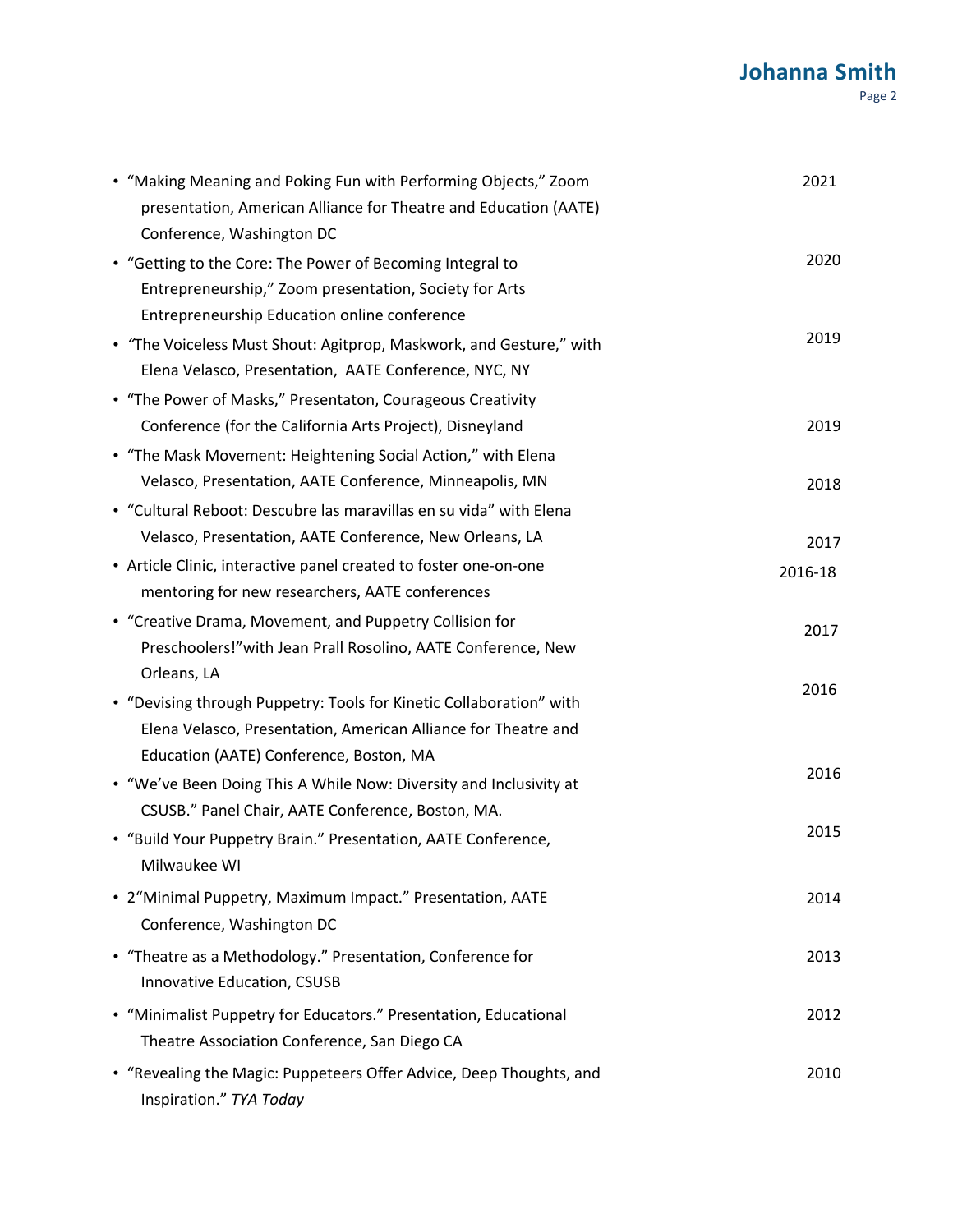| • "How I Learned to Stop Worrying and Tour a University<br>TYA/Puppetry Production to Bulgaria and China." Presentation,<br>AATE Conference, San Francisco                                                                                                                  | 2010 |
|-----------------------------------------------------------------------------------------------------------------------------------------------------------------------------------------------------------------------------------------------------------------------------|------|
| • "Puppets, Cameras, and Children: New Ideas for Playing with<br>Multimedia." Presentation, AATE Conference, Vancouver BC                                                                                                                                                   | 2007 |
| • "Vision and Voice: Integrating Visual Literacy Skills in the Language<br>Arts Curriculum" with Dr. Susan Daniels, Dr. Alayne Sullivan, and<br>Dr. John Ruttner, Turning Trees: Selected Readings of the<br>International Visual Literacy Association (Fall 2003) pp 61-70 | 2003 |
| • "Hip Hopera? Puppetry? Intersections of Breath, Body, and Voice in<br>Actor Training." Presentation with Kathryn Ervin, AATE/ATHE<br>Conference, NYC                                                                                                                      | 2003 |
| • "Visions and Voice: Integrating Visual Literacy Skills in the Language<br>Arts Curriculum." Presentation with Dr. Susan Daniels and Dr.<br>Alayne Sullivan. International Visual Literacy Association<br>Conference, Breckenridge CO                                      | 2002 |
| • "The Creative Arts Project: Teaching Practice as Advocacy." Panel<br>presentation, Association for Theatre in Higher Education (ATHE)<br>Conference, San Diego                                                                                                            | 2002 |
| • "Theatre of the Oppressed for Educators." Panel presentation,<br>Theatre of the Oppressed Youth Symposium, University of<br>Southern California                                                                                                                           | 2002 |
| • "Puppetry for Teachers." Presentation, California Educational<br>Theatre Association Conference, Los Angeles                                                                                                                                                              | 2001 |
| • "Using Interactive Theatre to Prepare K-12 Teachers." Presentation<br>with Dr. Barbara Maier. AATE Conference, San Diego                                                                                                                                                  | 2001 |
| • "Creative Puppetry at HB Woodlawn Alternative High School."<br>Creative Drama v. 4 no. 1, Spring 2001, pp 4-7                                                                                                                                                             | 2001 |
| • "Giant Puppets for Classroom Applications." Presentation,<br>Educational Theatre Association Conference, Washington DC                                                                                                                                                    | 2000 |
| • "Multicultural Challenges." Panel Presentation, International<br>Museum Theatre Alliance Conference, Boston Museum of Science                                                                                                                                             | 1999 |
| • "Ritual Without Walls: Large-Scale Spectacle in the Classroom."<br>Presentation, AATE Conference, Denver CO                                                                                                                                                               | 1998 |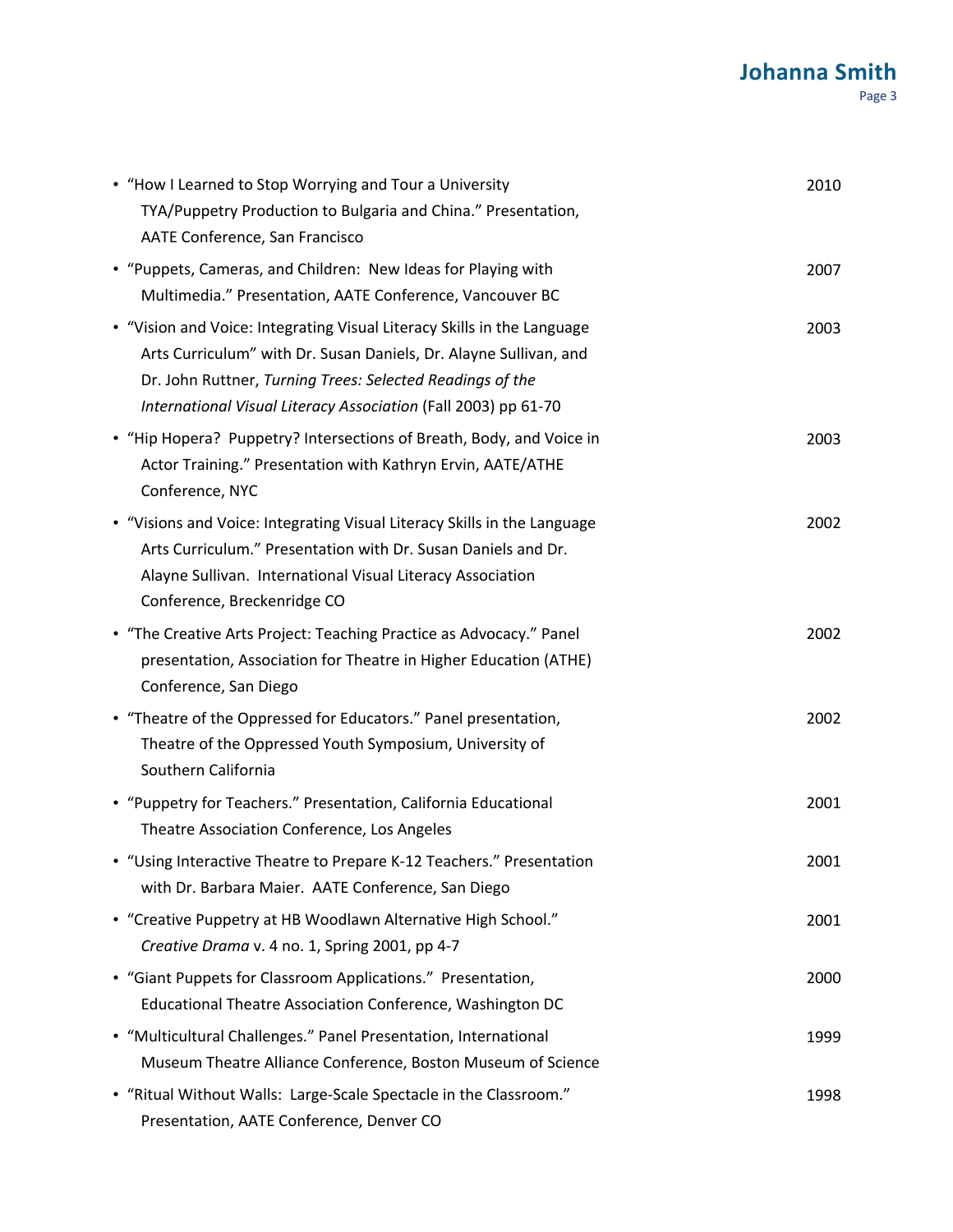| • "Playing with Science," Stage of the Art v. 7 (Summer 1995) pp 10-<br>14                                                                                                                                                                                                                                                                                                     | 1995             |
|--------------------------------------------------------------------------------------------------------------------------------------------------------------------------------------------------------------------------------------------------------------------------------------------------------------------------------------------------------------------------------|------------------|
| <b>Courses Taught</b>                                                                                                                                                                                                                                                                                                                                                          |                  |
| • The School of Entrepreneurship at CSUSB (Jack H. Brown School of<br>Business and Public Administration): The Improvisational Mind,<br>Entrepreneurial Innovation and Creativity                                                                                                                                                                                              | 2018-current     |
| • CSUSB Theatre Arts: Puppetry in the Classroom, Creative Drama,<br>Improvisation, Devised Theatre, Theatre for Social Justice, Sketch<br>Comedy, Children's Theatre, Puppetry Workshop, Puppetry for the<br>Camera, Theatre in the Elementary School Classroom, Advanced<br>Creative Drama, Studies in Dramatic Literature, Introduction to<br>Theatre, Performance Practicum | 2000-current     |
| • CSUSB College of Arts and Letters: The Cultures of American<br>Childhood                                                                                                                                                                                                                                                                                                     | 2003-2017        |
| • CSU Summer Arts: "From the Streets to the Screen: Puppets,<br>Cameras, and Controlled Chaos" with professional puppeteers Paul<br>Zaloom, Tim Lagasse, and Clare Dolan                                                                                                                                                                                                       | 2004             |
| • Arizona State University: Puppetry with Children, Puppetry<br>Workshop, University Instruction                                                                                                                                                                                                                                                                               | 1997-1998        |
| • Guest artist/instructor, Giant Puppet Design, University of Wyoming<br>at Laramie                                                                                                                                                                                                                                                                                            | 2010             |
| <b>Selected Creative Work (Directing, Puppetry, Performance)</b>                                                                                                                                                                                                                                                                                                               |                  |
| • Butterfly/Mariposa, Puppeturg, NYU New Plays for Young Audiences,<br>Dir: José Cruz Gonzalez, written by José Casas and Sandra Fenischel<br>Asher                                                                                                                                                                                                                            | Summer 2021      |
| • The Adventures of Pia in Tlaxlandia, Puppeturg for workshop<br>production at UC San Diego, In Other People's Shoes productions<br>(Los Angeles), Dir: Robert Castro, written by José Cruz Gonzalez                                                                                                                                                                           | Summer 2021      |
| • Math Mayhem, Director/Writer/Puppet Design, 5 Covid safe video-                                                                                                                                                                                                                                                                                                              |                  |
| based productions for San Bernardino schools during quarantine,                                                                                                                                                                                                                                                                                                                | <b>Fall 2020</b> |

CSUSB • Improvisor, *Farm to Table,* Ophelia's Jump Productions House Team, Upland CA 2018-current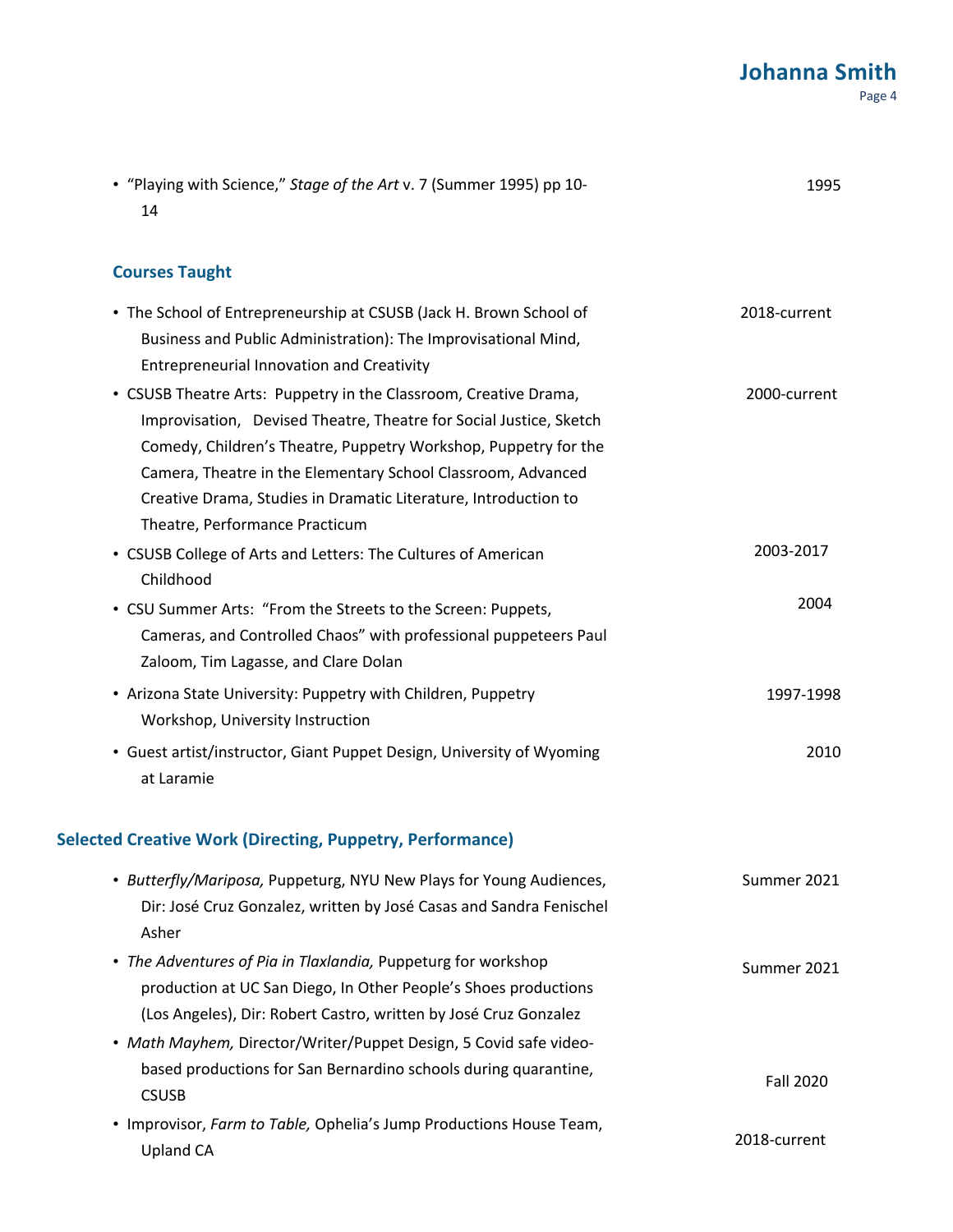| • Charlotte's Web, Director/Puppet design, tour of San Bernardino city<br>schools, CSUSB                                                                                                     | <b>Fall 2019</b> |
|----------------------------------------------------------------------------------------------------------------------------------------------------------------------------------------------|------------------|
| • The Paper Bag Princess and Other Stories, Director/Puppet design,<br>CSUSB, tour of Inland Empire                                                                                          | <b>Fall 2018</b> |
| · Godspell (director: Elena Velasco), Puppet design, Bowie State<br>University, Bowie, MD                                                                                                    | Spring 2018      |
| • The Witches (director: Abigail Dressler), Puppet design, Lewis Family<br>Playhouse, Rancho Cucamonga, CA                                                                                   | Summer 2017      |
| · Alicia in Wonder Tierra, Director/Puppet design, CSUSB                                                                                                                                     | <b>Fall 2016</b> |
| • Around the World in 80 Puppets, Director/Puppet design, tour of<br>Inland Empire for CSUSB                                                                                                 | <b>Fall 2015</b> |
| • Black Butterfly, Director, tour of Inland Empire, CSUSB and CSUSB<br>Palm Desert                                                                                                           | Winter 2014      |
| • Think Big!, Director, Monterey Bay Aquarium                                                                                                                                                | Summer 2014      |
| • Who Said Miaow? (Dir: Gina Pavlova) Puppeteer and Script<br>Adaptation. Skirball Puppet Festival                                                                                           | Spring 2014      |
| · Student New Play Showcase, Director, CSUSB                                                                                                                                                 | <b>Fall 2013</b> |
| • Round and Round, Director/Writer/Puppet design, CSUSB and tour of<br>Southern California                                                                                                   | Spring 2013      |
| • The Nightingale (dir: Moises Kaufman) Puppetry coach, La Jolla<br>Playhouse                                                                                                                | Summer 2012      |
| • An Unpuppet Show, Devisor/Director, CSUSB and tour of Southern<br>California                                                                                                               | <b>Fall 2011</b> |
| · Red, Blue and White (dir: Gina Pavlova) Puppeteer, Producer, 24th St<br>Theatre, Los Angeles                                                                                               | May 2011         |
| • A Wrinkle in Time (Dir: Tom Provenzano) Puppet Mistress, CSUSB                                                                                                                             | Winter 2011      |
| · Cinderella (Dir: Margaret Perry) Puppet Mistress, CSUSB                                                                                                                                    | <b>Fall 2010</b> |
| • Oh So Silly Animal Stories, Director/Writer/Puppet design. Presented<br>at CSUSB and local schools, puppetry and music festivals,<br>University of Wyoming (Laramie public schools)        | Fall 2009-2010   |
| • The Lytle Creek Show, Director/Writer/Puppet design in collaboration<br>with the Lytle Is Vital Consortium (Water Resources Institute,<br>CSUSB). Tour of Inland Empire and video creation | <b>Fall 2008</b> |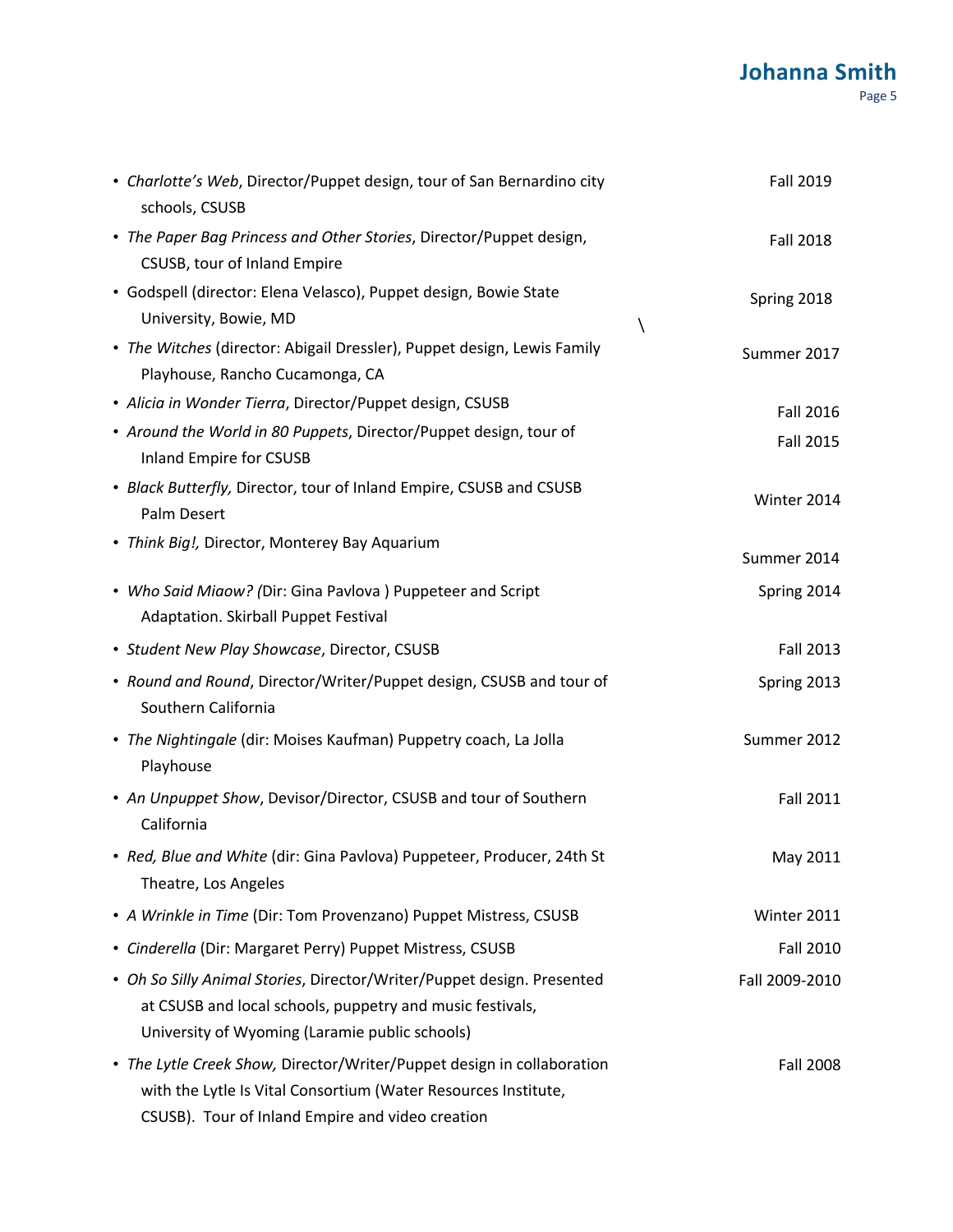| • The Odyssey, Director/Puppet design, CSUSB tour, Puppet Fair Sofia,<br>Bulgaria, Children's Stage Season Chongquing, China                     | 2008-2009   |
|--------------------------------------------------------------------------------------------------------------------------------------------------|-------------|
| • KRCB Pledge Drive (Sonoma, CA), Puppet segments (puppet design<br>and improvised performance)                                                  | Spring 2007 |
| • SAWPA Training Video, Puppet design and performance                                                                                            | Winter 2007 |
| • The Inland Emperor's New Clothes, Director/Writer, puppet co-<br>designer, CSUSB and tour of Southern California                               | Fall 2005   |
| • Lily's Purple Plastic Purse (Dir: Michelle Ebert Freire) Puppet design<br>and manipulation coach, CSUSB for Landis Auditorium Riverside,<br>CA | Spring 2004 |
| • The Crane Wife, Director (with Dr. William Peterson) and Puppet<br>design, CSUSB                                                               | Spring 2003 |
| • Crow and Weasel, Director and Puppet design, CSUSB                                                                                             | Winter 2002 |

# **Selected Professional Performances, Workshops and Teaching Experience:**

| Hartford University, Hartford CT                | Courageous Creativity, Disneyland, Anaheim CA  |
|-------------------------------------------------|------------------------------------------------|
| Da Arts Center, Pomona CA                       | RIMS intern program, Riverside CA              |
| San Manuel Indian Tribe, Highland CA            | Sacred Heart School, Atherton CA               |
| Skirball Puppet Festival, Los Angeles CA        | Sycamore Elementary, Claremont CA              |
| LA Stage Day, LA Stage Alliance                 | <b>Teaching Resource Center, CSUSB</b>         |
| California Baptist University, Riverside CA     | Southern California Libraries Cooperative      |
| Trash for Teaching, Los Angeles CA              | Celebrate Puppetry Festival, Tujunga CA        |
| University of Southern Queensland, Toowoomba AU | Tennessee Arts Academy, Nashville TN           |
| San Bernardino County Libraries                 | LA Central Library                             |
| Carleton College, MN                            | <b>UCLA Graduate Studies (Library Science)</b> |
| The California Youth Theatre, Hollywood CA      | Ontario Public Libraries, Ontario CA           |
| Bethesda Academy of Performing Arts, MD         | Studio Theatre, Washington DC                  |
| The National Zoo                                | The Please Touch Museum, Philadelphia          |
| The Philadelphia Museum of Natural History      | The Philadelphia Zoo                           |
| The Old Stone House Museum, Brownington VT      | The Cincinnati Museum of Natural History       |